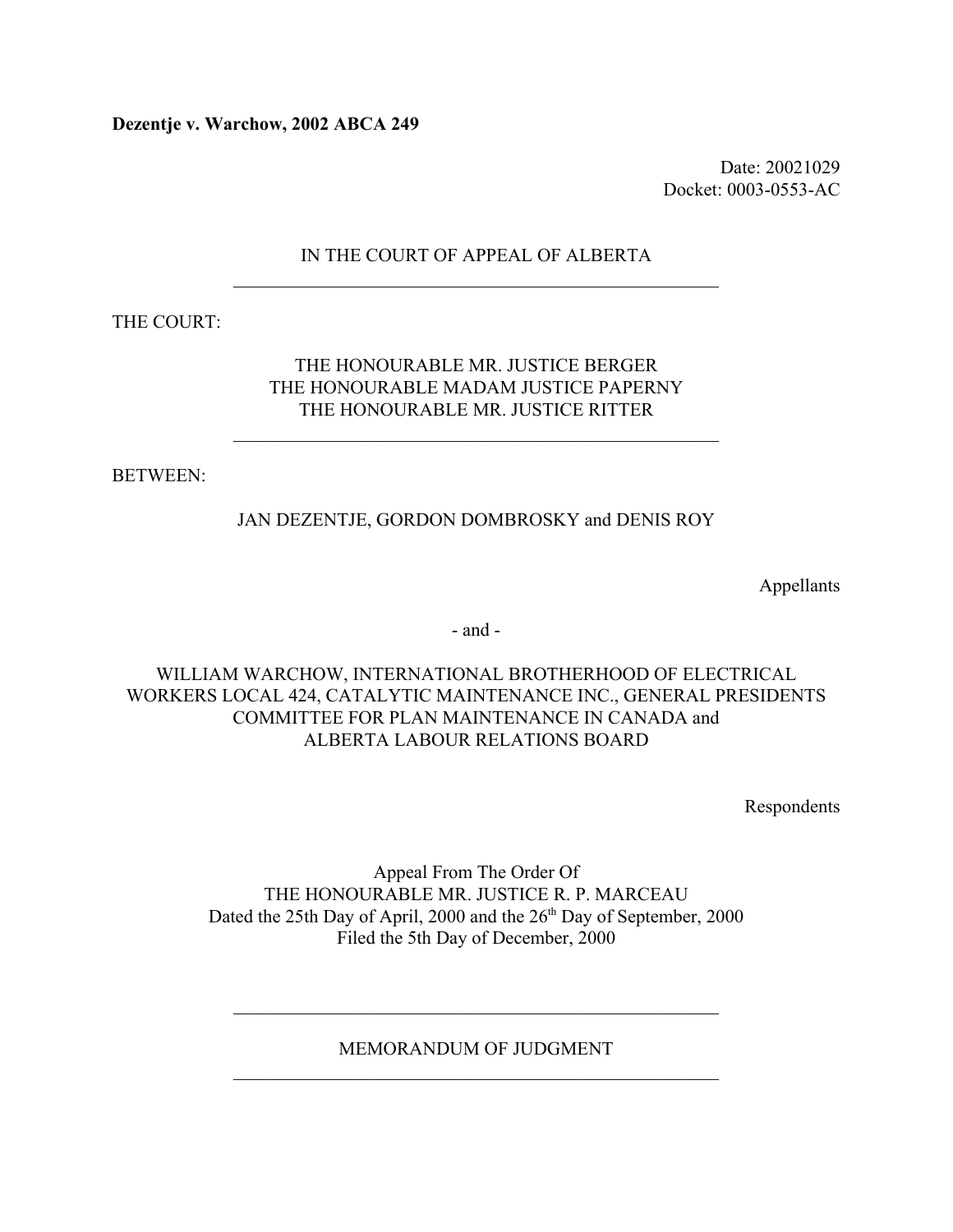### **COUNSEL:**

- S. M. Renouf, Q.C. For the Appellants
- A. J. Landry, Q.C. For the Respondent William Warchow
- M. D. McGown, Q.C. For the Respondent International Brotherhood Of Electrical Workers Local 424
- P. G. Ponting, Q.C. no attendance For Catalytic Maintenance Inc.
- B. C. Chivers present in gallery For the Respondent General Presidents Committee For Plant Maintenance In Canada
- S. W. McLeod For the Respondent Alberta Labour Relations Board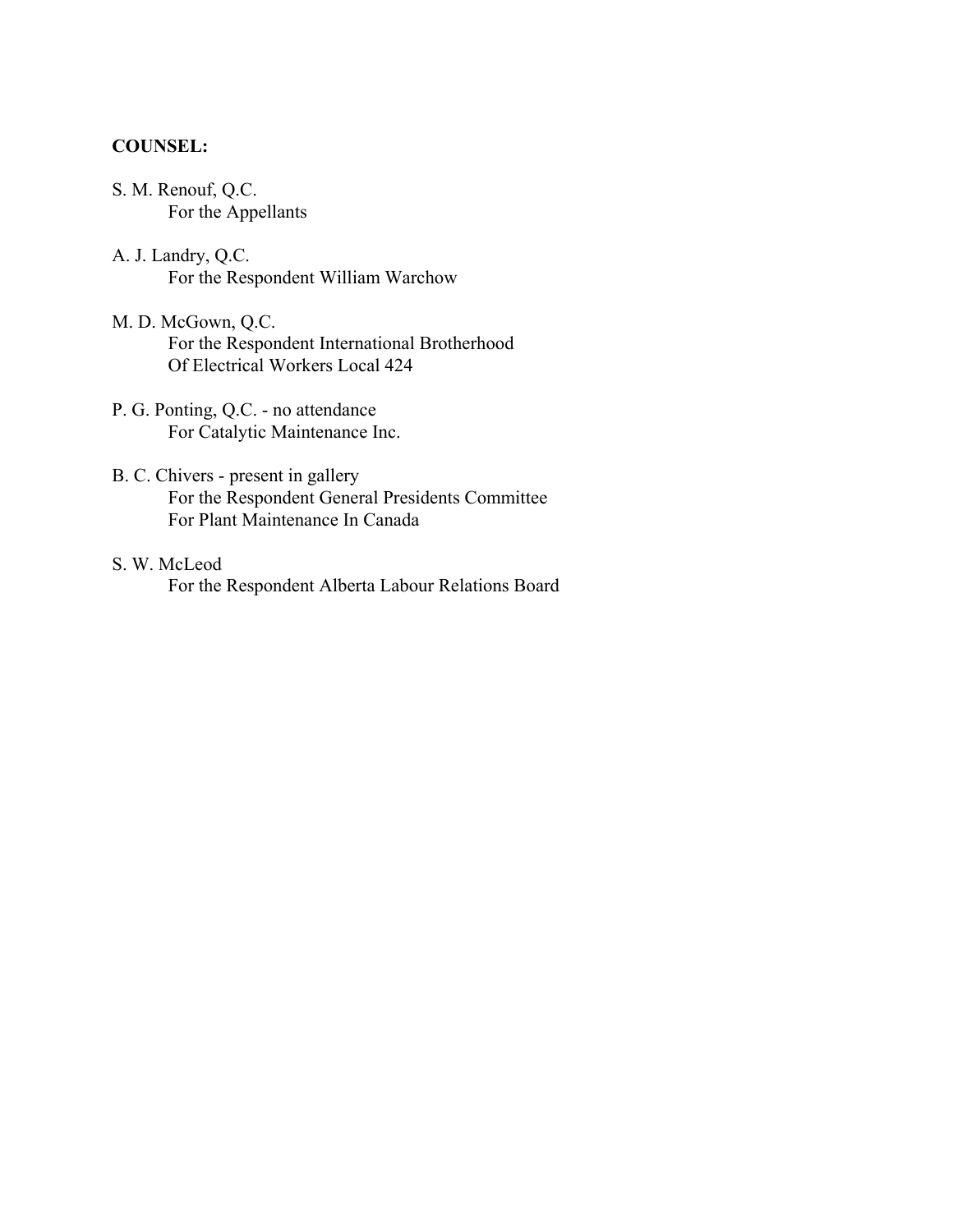## MEMORANDUM OF JUDGMENT  $\mathcal{L}_\text{max}$  , and the contract of the contract of the contract of the contract of the contract of the contract of

 $\mathcal{L}_\text{max}$  , and the contract of the contract of the contract of the contract of the contract of the contract of

# **THE COURT:**

[1] This appeal deals with the duty of fair representation on the part of a union to its members.

[2] The appellants were members of the International Brotherhood of Electrical Workers, Local 424 ("Local 424") and were employed by the respondent Catalytic Maintenance Inc. ("Catalytic") for the purpose of performing maintenance work at heavy oil tar sands facilities located near Ft. McMurray, Alberta. Their employment was governed by the terms of a collective agreement entered into between Local 424 and Catalytic. Outside of the collective agreement, Catalytic maintained a policy of granting leaves of absence in lieu of layoffs whenever it lacked sufficient work for all of its employees. The policy envisaged situations where it was anticipated that more work would be forthcoming shortly and laid off employees would be recalled. Rather than lay the employees off, a leave of absence was granted. This ensured that employees who had been laid off returned to work for Catalytic rather than being required to place their name at the bottom of the list maintained at the Local 424 hall.

[3] In April of 1991, when other employees of Catalytic were granted a leave of absence, the appellants were subjected to a layoff notice.

[4] The appellants sought and received assistance from Local 424 in advancing a grievance with respect to this differential treatment. However they soon became disillusioned with the aid they were receiving. When Local 424 advised that their chances of success were negligible and that Local 424 would not assist them further, they each filed a complaint with the Labour Relations Board (the "L.R.B.") alleging that Local 424 and others had breached the duty of fair representation. In their complaint, each of the appellants stated that he had been unjustly laid off, that he was displaced from his employment contrary to Article 11.500 of the Collective Agreement, and that he was discriminated against when his employer selected him for layoff. Each of the appellants requested reinstatement with full redress.

[5] The L.R.B. heard these complaints over the course of five years and on May 13<sup>th</sup>, 1999 upheld the complaints lodged by the appellants on the basis that they had established the arguable case that their layoff was a termination of their employment, or an unreasonable application of the employer's leave of absence policy: [1999] Alta. L.R.B.R. 267, [1999] A.L.R.B.D. No. 12. The L.R.B. held that an arguable case met the threshold to raise the duty of fair representation and that both Local 424 and the respondent Warchow had breached that duty.

[6] The respondents successfully sought judicial review in the Court of Queen's Bench. The chambers judge held that under s. 151 of the *Alberta Labour Relations Code*, S.A. 1988, c. L-1.2 ("the *Code*") any duty of fair representation on the part of Local 424 was restricted to matters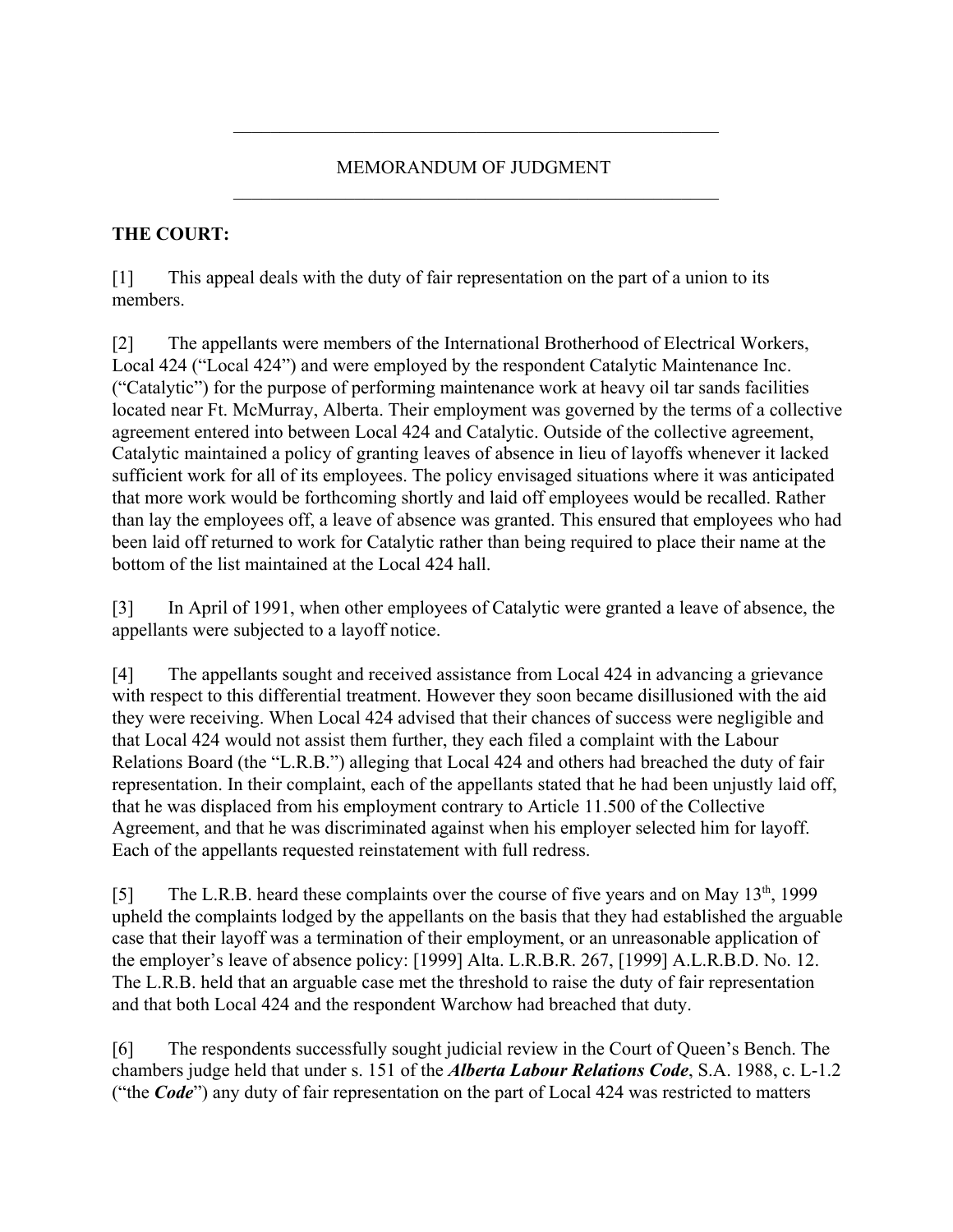governed by the collective agreement and that the determination that the leave of absence policy was drawn into the collective agreement was patently unreasonable.

## **Standard of Review:**

[7] The decision of the L.R.B. dealt with the interpretation of s. 151 of the *Code,* now s. 153 of the *Labour Relations Code*, R.S.A. 2000, c. L-1, which states:

s.  $151(1)$  No trade union or person acting on behalf of a trade union shall deny an employee or former employee who is or was in the bargaining unit the right to be fairly represented by the trade union with respect to his rights under the collective agreement.

[8] This Court and the Supreme Court of Canada have previously determined that a labour relations board "operates in its own territory" when it deals with the duty of fair representation. See *Gendron* **v.** *Supply & Services Union of the Public Service Alliance of Canada, Local 50057*, [1990] 1 S.C.R. 1298, [1990] 4 W.W.R. 385 and *Gallagher* **v.** *Hotel Employees and Restaurant Employees International Union, Local 47* (1994), 155 A.R. 260, 20 Alta. L.R. (3d) 41 (C.A.).

[9] The starting point for assessing the degree of deference applicable to any decision by an administrative tribunal is the pragmatic and functional test enunciated by the Supreme Court of Canada. See *Union des employés de service, local 298* **v.** *Bibeault*, [1988] 2 S.C.R. 1048, 95 N.R. 161; *Canada (Director of Investigation and Research)* **v.** *Southam Inc.*, [1997] 1 S.C.R. 748, 144 D.L.R. (4<sup>th</sup>) 1 and *Pushpanathan* **v.** *Canada (Minister of Citizenship and Immigration*), [1998] 1 S.C.R. 982, 160 D.L.R.  $(4<sup>th</sup>)$  193. This approach requires the court reviewing a decision of an administrative tribunal to consider four factors:

- 1. A privative clause;
- 2. The expertise of the board in question;
- 3. The nature of the problem; and
- 4. The purpose of the Act.

[10] The *Code* of Alberta contains a strong privative regime as it contains both final and binding language, as well as language limiting the role of the courts. See *Alberta Union of Provincial Employees, Branch 63* **v.** *Olds College*, [1982] 1 S.C.R. 923, 136 D.L.R. (3d) 1.

[11] With respect to expertise, the L.R.B. of Alberta is a dedicated board with significant expertise. Such expertise calls for curial deference.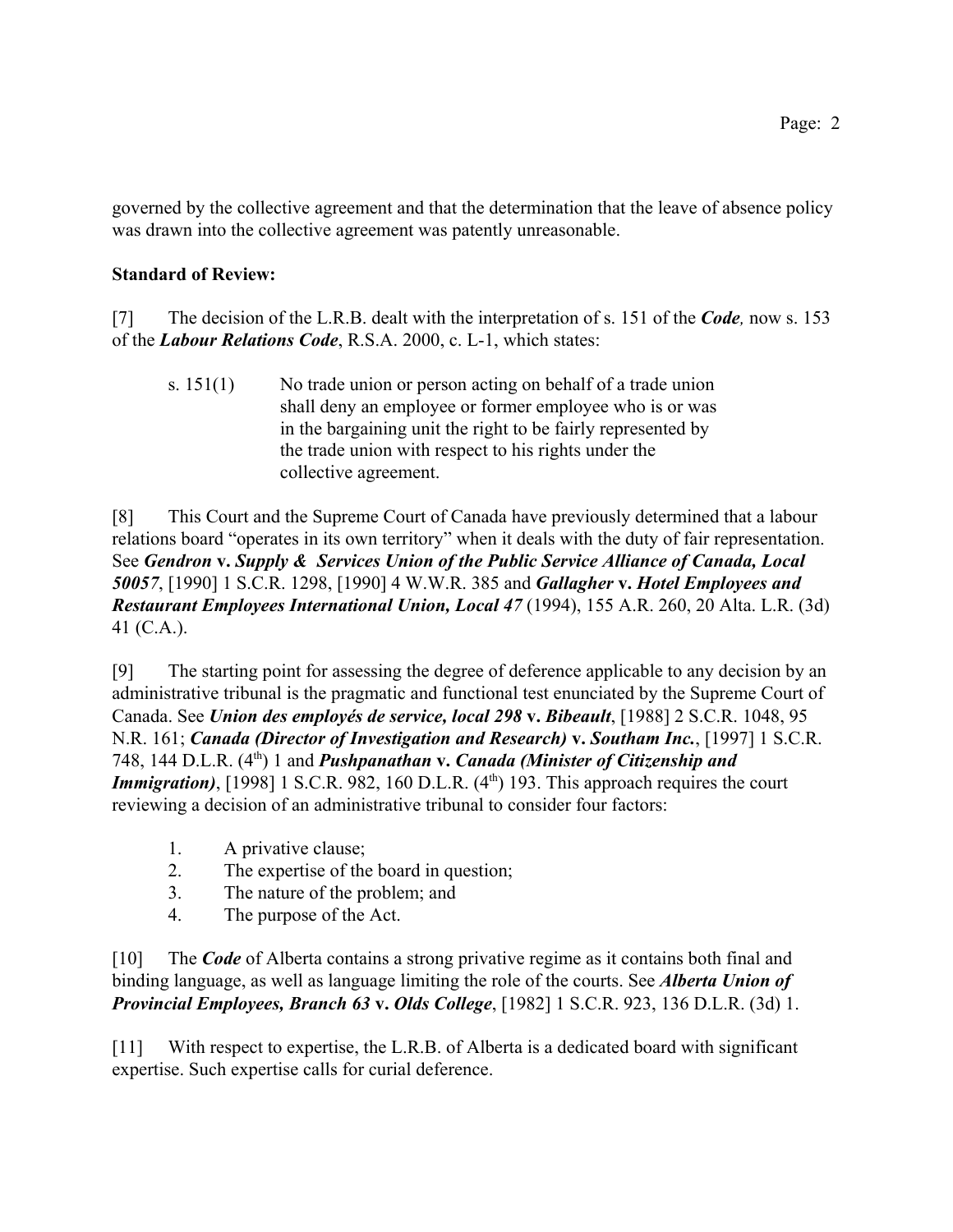[12] Here the problem involves the breach of the duty of fair representation and the remedy fashioned by the L.R.B. These are the types of problems that courts have recognized are properly resolved by the L.R.B. and not the courts. The main issue is whether the rights of the complainants arise under the collective agreement. This is a question that the L.R.B. is particularly suited to deal with.

[13] Finally, in dealing with the purpose of the Act, one of the purposes as stated in the preamble to the *Code* is to achieve "fair and equitable resolution of matters arising in respect of terms and conditions of employment".

[14] Applying the pragmatic and functional approach to the foregoing factors, we conclude that a high standard of deference is owed to the L.R.B. with respect to the questions it was dealing with arising from these complaints. Only errors which are patently unreasonable are subject to review.

# **Analysis:**

[15] The L.R.B. determined that the grievances raised three issues:

- 1. The meaning and the alleged violation of article 11.500;
- 2. Whether the leave of absence policy was part of the collective agreement; and
- 3. Whether the layoff was a termination or an unreasonable application of the employer's leave of absence policy.

[16] The L.R.B. determined that the first issue lacked merit and that the second issue was not a collective agreement right. The appellants accept these determinations.

[17] On the third issue, the L.R.B. determined that there was an arguable case that arose out of the collective agreement which could found a grievance. It determined that termination was before it as the remedy sought was reinstatement and that implies termination. This determination is not patently unreasonable.

[18] When it weighed the appellants' chances of success based on a termination argument, the L.R.B. stated at para. 477 of its decision that they were "weak" and "modest". In arriving at this determination, the L.R.B. considered a representation from the respondent Warchow to the appellant Roy and at para. 444 of its decision quotes from that representation as follows: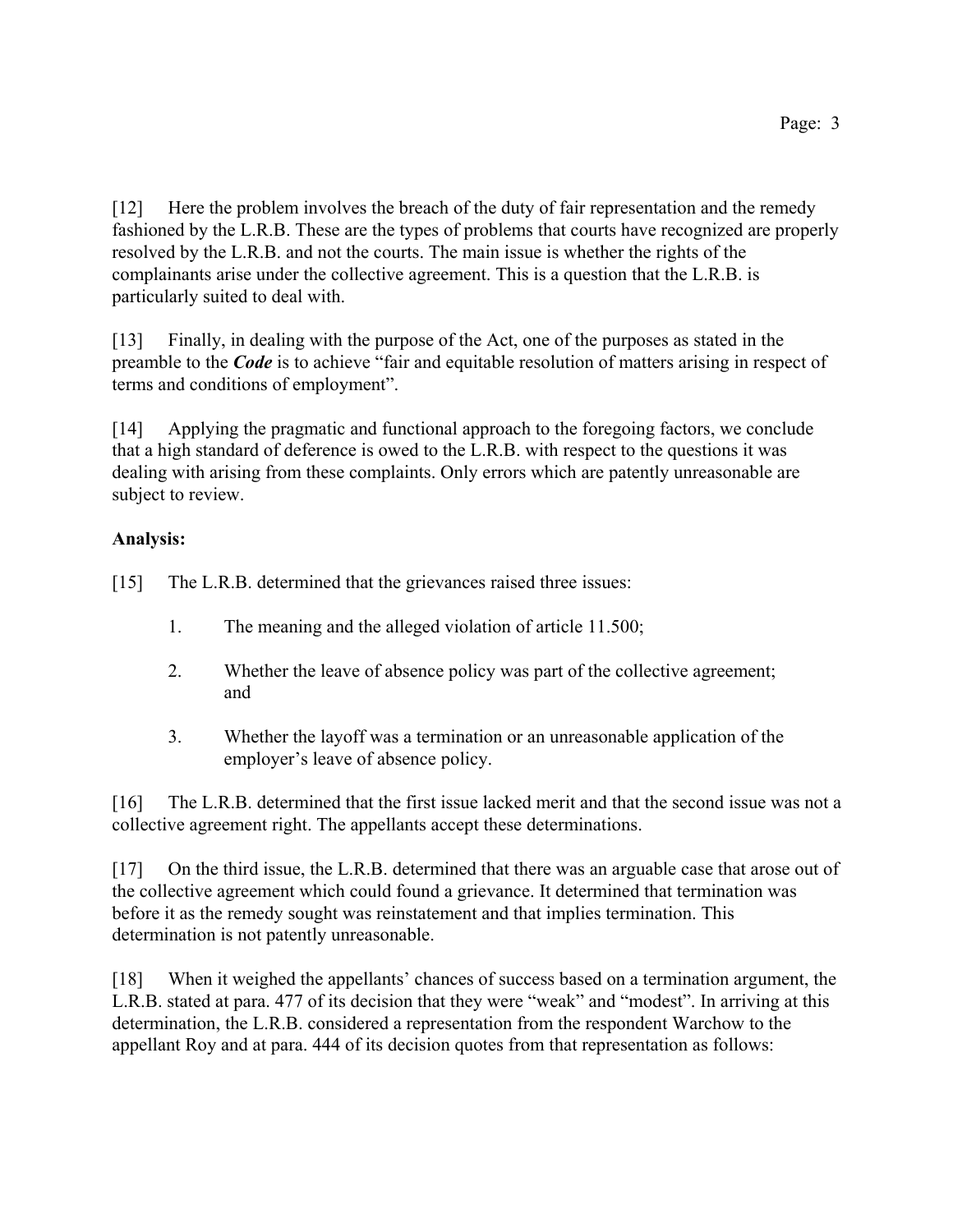The evidence shows the company may have acted improperly when terminating you. Although the company legitimately reduced their number of employees substantially because of the shortage of work, I believe the company terminated you for other reasons. These reasons that go back over a period of one year were not handled properly by the company although attempts were made and cause me to rescind the layoff.

[19] The L.R.B. also referred at para. 517 to the representative of Local 424 exploring the possibility that despite appearing to be a layoff "it was tantamount to a dismissal without cause".

[20] This evidence shows that the L.R.B.'s determination that termination was arguable, with a modest chance of success, cannot be attacked as being patently unreasonable. We also note that in his supplementary reasons for judgment, the learned chambers judge described the layoff notice given only to the three appellants "as a colourable method of dismissal": (2000), 90 Alta. L.R. (3d) 180 at 184, 282 A.R. 27 at 44, additional reasons at (2000), 80 Alta L.R. (3d) 105, 282 A.R. 27 (Q.B.).

[21] Termination is specifically referenced in the collective agreement. The L.R.B. found that an arguable case was to be made grounded on termination. This established the required nexus to the collective agreement.

[22] This analysis flows in a logical stream and is not patently unreasonable.

[23] The L.R.B. also tied the issue of the layoff being an unreasonable application of Catalytic's leave of absence policy to termination. At para. 497 of its decision, it deals with both in a conjunctive manner and concludes that the case for the appellants is arguable but not really strong. At para. 499 of its decision, the L.R.B. concludes that Mr. Dombrosky and Mr. Dezentje had, at best, a one-third chance of success in arbitration. It suggests at para. 500 that Mr. Roy's chances were higher because of his long service and more particularly because Catalytic offered evidence that might be construed as it acting on complaints that had been grieved and settled.

[24] We can discern no error in this analysis and it serves to buttress the appellants' position vis-à-vis their layoff. This in turn adds to the reasonableness of the determination that a duty of fair representation arose.

[25] The next step in a duty of fair representation case is the examination of the actual behaviour complained of, to see if it breaches the duty of fair representation. The test to be followed was set out by the Supreme Court of Canada in *Canadian Merchant Service Guild* **v**. *Gagnon*, [1984] 1 S.C.R. 509 at 527, 9 D.L.R. (4<sup>th</sup>) 641 at 654. The Court held that five principles are to be considered and applied at this stage. They are: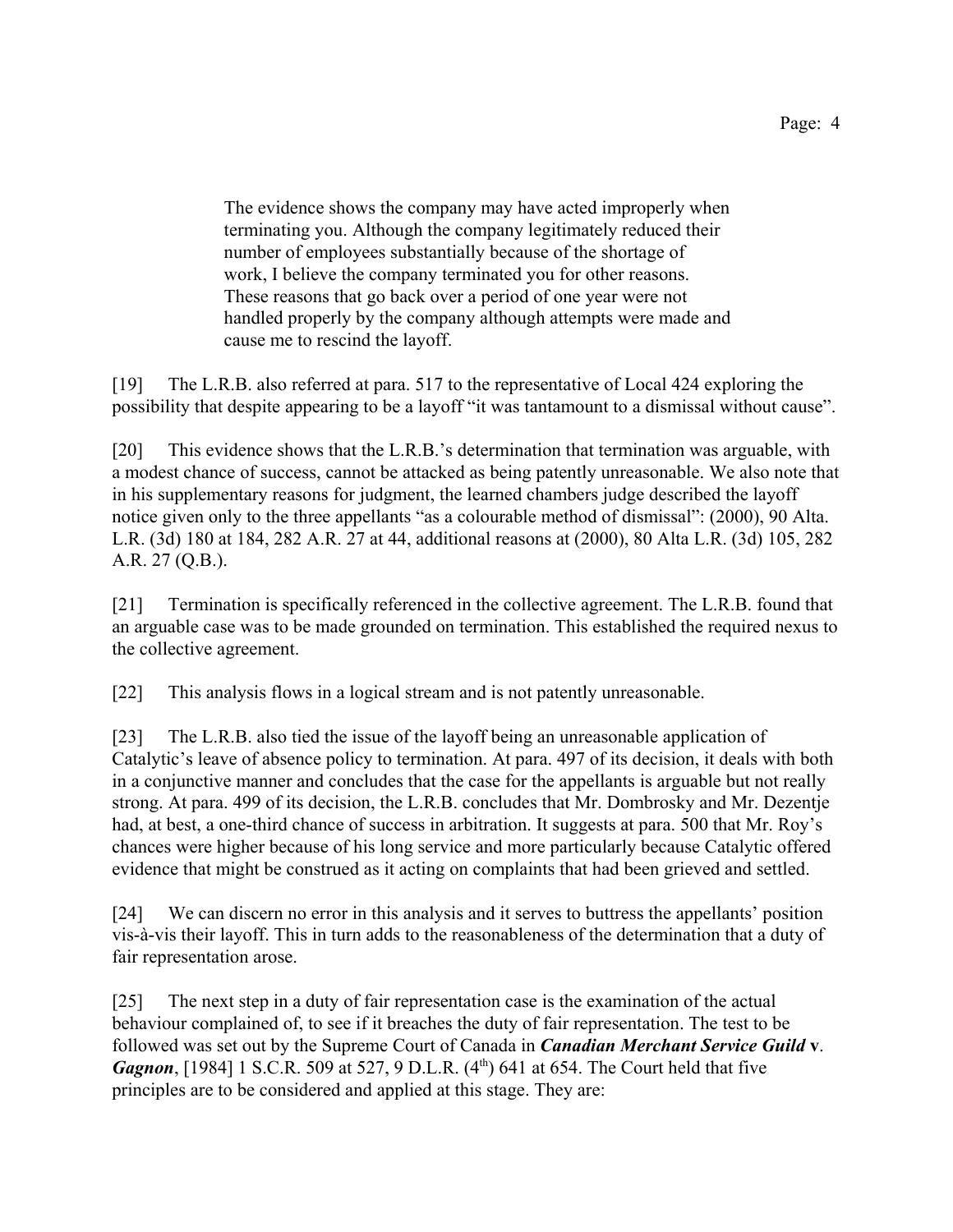- 1. The exclusive power conferred on a union to act as spokesman for the employees in a bargaining unit entails a corresponding obligation on the union to fairly represent all employees comprised in the unit.
- 2. When, as it is true here and is generally the case, the right to take a grievance to arbitration is reserved to the union, the employee does not have an absolute right to arbitration and the union enjoys considerable discretion.
- 3. This discretion must be exercised in good faith, objectively and honestly, after a thorough study of the grievance and the case, taking into account the significance of the grievance and of its consequences for the employee on the one hand and the legitimate interests of the union on the other.
- 4. The union's decision must not be arbitrary, capricious, discriminatory or wrongful.
- 5. The representation by the union must be fair, genuine and not merely apparent, undertaken with integrity and competence, without serious or major negligence, and without hostility towards the employee.

[26] Taking these five factors into consideration, we conclude that the L.R.B.'s decision that the duty had been breached is substantiated. The L.R.B. heard and references much evidence relating to the conduct of Mr. Warchow which indicates that he did not act in good faith, objectively and honestly. This determination is supported by many examples of his conduct and is far from being a patently unreasonable determination. Further, the L.R.B. links this conduct to Local 424. At para. 553 it suggests that at all times it was open to Local 424 to bring pressure to bear on Mr. Warchow to do what he was entrusted to do. It states that Local 424 had adequate warning through evidence of inaction and through reminders sent by the complainants that something was remiss.

[27] At paras. 568 to 572, the L.R.B. cites the information that was available to it and which led it to the conclusion that Local 424 and its international parent union jointly assumed the responsibility for the task involved in representing employees under the agreement. We conclude that the determination by the L.R.B. that Local 424, its international parent and Mr. Warchow were acting in concert is supported and is not patently unreasonable.

## **Remedy:**

[28] At para. 602 of its decision, the L.R.B. directed that the complainants Dombrosky and Dezentje be compensated by Local 424 for a sum equal to one-third of their financial losses as a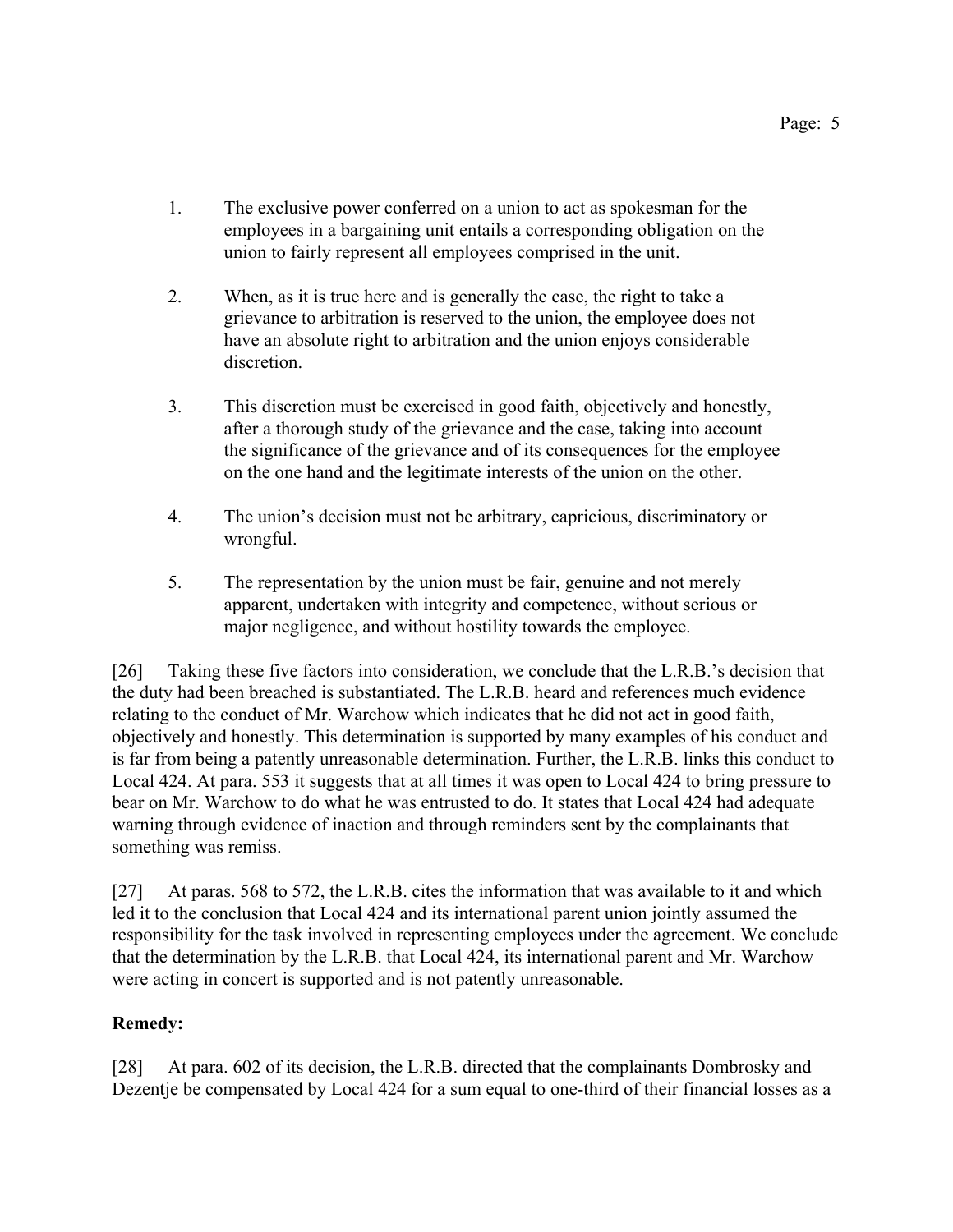result of their lost opportunity to arbitrate their grievances. The complainant Roy was directed to be compensated by Local 424 for a sum equal to monies he would have received had he accepted Catalytic's offer of June  $26<sup>th</sup>$ , 1991, and returned to work as of July 15<sup>th</sup>, 1991.

[29] The direction for the appellant Roy was different than that for the appellants Dombrosky and Dezentje because the respondent Warchow had received an offer from Catalytic which would have resulted in the appellant Roy's return to work as of July  $15<sup>th</sup>$ , 1991. As we can find no basis for interfering with the L.R.B.'s determination that Local 424 did not meet its duty of fair representation with respect to the appellant Roy, and as part of the conduct that led to this determination was the failure of the respondent Warchow to communicate the offer he received from Catalytic to Roy, we can see no reason for disturbing the award of compensation to Roy.

[30] Section 16(1), now s. 17(1), of the *Code* outlines the remedies available to the L.R.B. and in our views places the question of remedies squarely within the jurisdiction of the L.R.B. Again, to attack a determination that is squarely within the jurisdiction of the L.R.B., a determination of patent unreasonableness must be made. The remedy afforded the appellant Roy is not patently unreasonable.

[31] In dealing with the awards granted to the appellants Dombrosky and Dezentje the L.R.B. quoted from its previous decision in *Martin* **v.** *Alberta Food & Commercial Workers' Union, Local 397*, [1985] A.L.R.B.D. 85-048 which in turn cited and applied case law from Saskatchewan and British Columbia establishing a remedy calculated on lost opportunity in circumstances involving solicitor's negligence. Local 424 submits that the L.R.B. made an error in law in that it adopted this method of calculating damages. It notes that the correct common law test in Alberta for establishing damages in a solicitor's negligence case is that set forth by this Court in *Fisher* **v.** *Knibbe* (1992), 125 A.R. 219, 3 Alta. L.R. (3d) 97 (C.A.), which describes a trial within the trial of the substantive action from which the negligence arises. If the plaintiff is successful at this "trial", then the lost damages are awarded against the lawyer claimed against. If the plaintiff is not successful, then only nominal damages are awarded as nothing has been lost. See also *Alberta (Workers' Compensation Board)* **v.** *Riggins* (1992), 131 A.R. 205 at 209, 5 Alta. L.R. (3d) 66 at 71 (C.A.).

[32] Again as stated earlier, the issue of remedy is squarely within the jurisdiction of the L.R.B. The practice relating to awards for solicitor's negligence in Alberta is only one way of calculating damages in such cases. It appears that Saskatchewan and British Columbia use the lost opportunity calculation which is the method the L.R.B. chose to adopt here. It cannot be said that decision is patently unreasonable.

[33] Finally, the respondent Local 424 argues that the L.R.B. decided that its personnel did not breach the duty of fair representation. It submits that the respondent Warchow is an employee of, or is associated with, the International Union but not Local 424. In this respect we have already